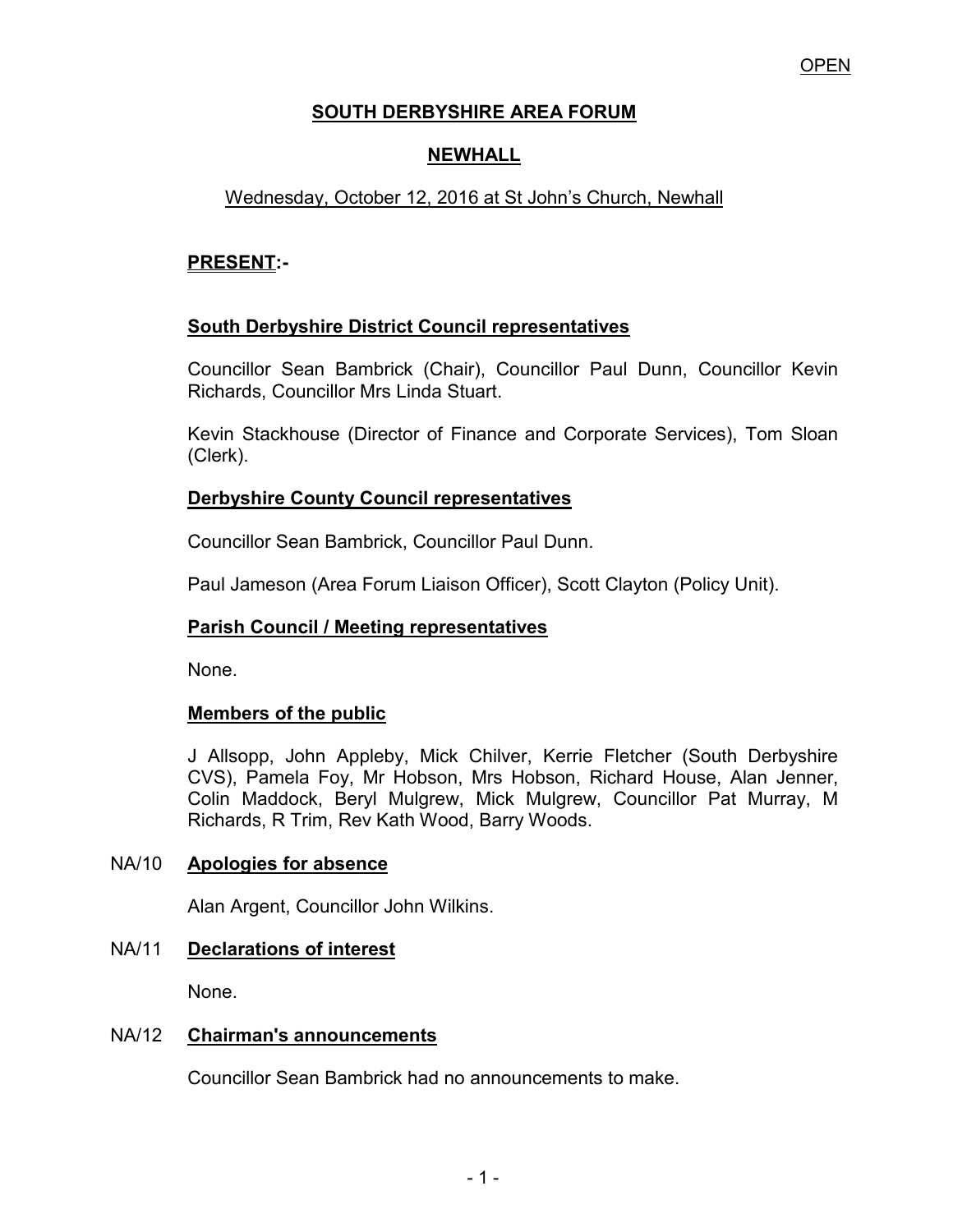### NA/13 **The minutes of the meeting held on June 29, 2016**

The minutes were approved as an accurate record of the meeting.

#### NA/14 **Report back on issues raised at the last meeting**

#### **Rose Tree Lane junction, Bretby Road, Newhall: damaged tactile paving**

Paul Jameson reported that works to replace tactile paving at the location had been issued as a priority in August. He was surprised the work had still not been completed. A resident said he'd seen some council workers at the site looking at the paving the previous week. Councillor Bambrick added that it might be a good idea to install a concrete bollard at the site to stop trucks running over the delicate paving. Mr Jameson said he would ask the question back at DCC.

#### **ACTION: Paul Jameson to report back on paving at Rose Tree Lane**

#### NA/15 **Public questions on issues raised by residents**

 A member of the public said the new community centre at Chestnut Avenue, Midway, was a brilliant facility. However, there were problems with the play area and it wasn't near what was promised. The multi-use gaming area (MUGA) discussed 18 months earlier hadn't materialised and as a result teenagers were using a play area meant for younger children. Councillor Bambrick replied that the best thing which could be done was to meet with SDDC Chief Executive Frank McArdle and review the options. Councillor Paul Dunn said he thought a temporary MUGA was going to be placed in the car park of the centre, but he wasn't sure it was the right solution. There were issues which needed resolving, including storage for cleaning equipment and football nets. There had also been talk of a storage container being installed on site but it wouldn't be in keeping with what had been built. A log cabin had been suggested which could work.

#### **ACTION: Kevin Stackhouse to take the issue back to SDDC and see if a solution could be found**

 A resident of Newhall raised the issue of deprivation in the area. He said that people living in Newhall took exception to the 'deprived' classification. There were good schools, a good surgery, good shops, good community centres, good pubs and an improving park in the area. He felt that being classed as deprived was unfair on people who had their life invested in Newhall. Councillor Dunn replied that the resident was confused – indices of deprivation existed and certain areas met them. He agreed that it wasn't an ideal term to use but it was applied in order to get help for the area. Scott Clayton, who was involved in DCC's Thriving Communities project, said it was about looking at systems and procedures rather than just levels of poverty in the community.